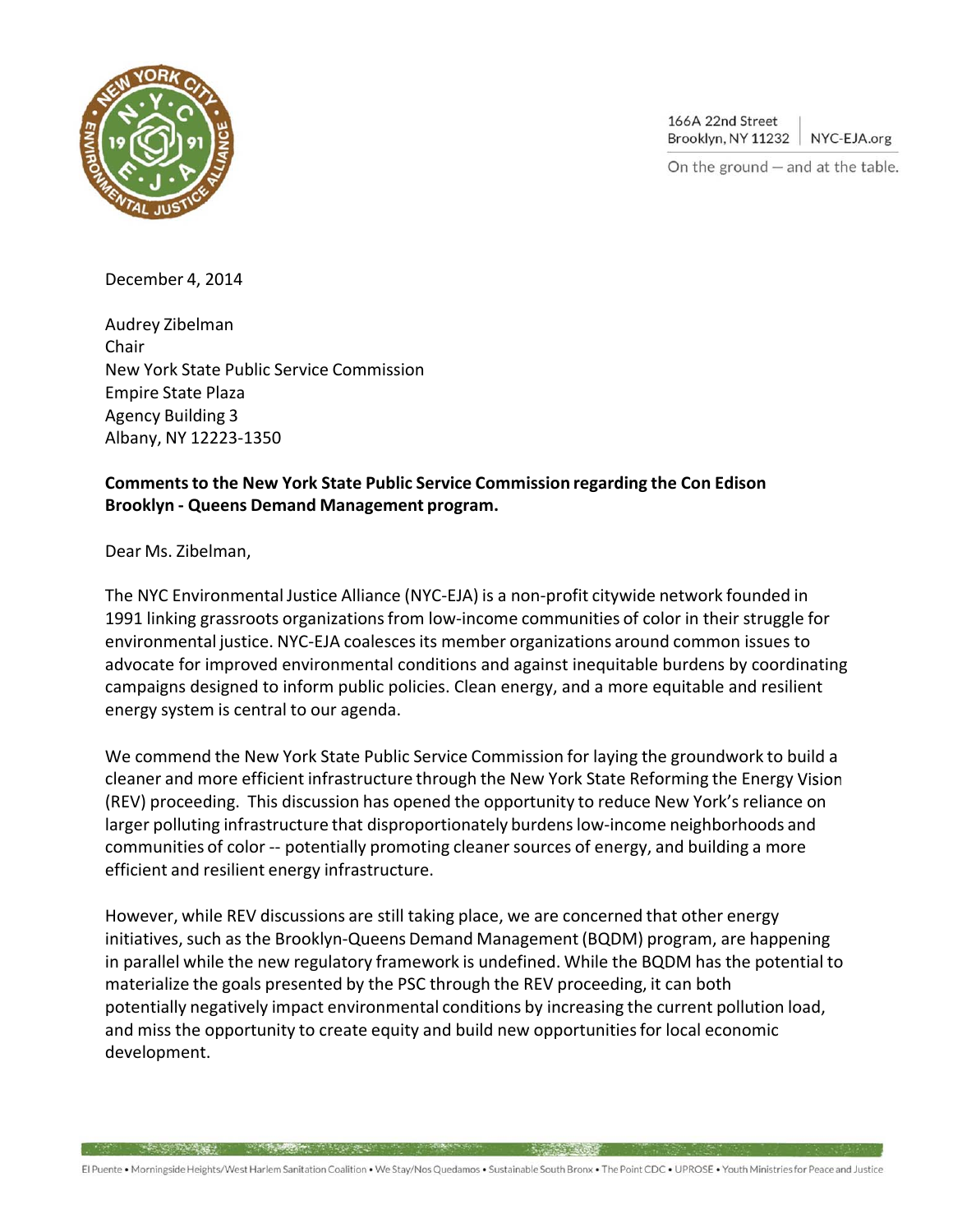Existing conditions in the Brooklyn neighborhoods targeted by the BQDM program reflect a considerable number of people of color and low‐income households that are particularly vulnerable to power outages:

- According to the 2010 census, there were over 751,300 residents living in census tracts within the targeted Brooklyn neighborhoods. Of that total, over 680,000 people were population of color, accounting for over 90% of the total targeted population.
- According to the 2011 American Community Survey, there are 571,700 residents or 76% of the population living in census tracts with a median household income below \$30,000.
- According to the New York City Housing Authority (NYCHA), there are almost 68,880 people living in 66 public housing developments ‐‐ 9 of which are home to senior residents.

NYC‐EJA staff has held preliminary conversations with some community‐based planners and organizersin the targeted communities in order to assess current understanding of the BQDM program. **Our conversations have led to the troubling conclusion that key stakeholdersin impacted communities are not aware of the BQDM process, nor of its potential impacts.** Con Edison's Request for Information (RFI) has raised a series of questions about how the BQDM program can coordinate with and help accomplish the goals that are being established by REV. In particular, NYC‐EJA is calling upon the PSC to address the following concerns:

- **1. Lack of clarity about the regulatory role that the Public Service Commission will play in evaluating proposalsthat respond to the RFI, and its oversight of the implementation and management of the selected interventions.**
	- There is no indication of the PSC's role vis‐à‐vis Con Edison's process of evaluating and selecting the RFI proposals ‐‐ specifically, on how to prioritize proposals that address the needs of vulnerable groups.
	- There is also no indication of how the PSC will have a role in overseeing the implementation and management of these proposals.
	- There is a need to clarify how the general framework (goals and objectives) established through REV will be used to evaluate and structure utility initiatives such as the BQDM program ‐‐ and the extent to which non‐traditional customer and utility side solutions should replace the need for additional traditional energy infrastructure, not just deferring them.
- **2. Transparent and inclusive planning process that guaranteesthat the communities directly affected can participate in the evaluation of the proposed BQDM program throughout the decision‐making process.**
	- The BQDM program has moved forward with a very aggressive timeline, but there is no clear indication about the opportunities for public comment, or when decisions will be made.
	- All decision-making bodies and advisory groups should include environmental justice, social justice and labor representativesfrom the communities that will be hosting the proposed infrastructure and energy efficiency initiatives ‐‐ this applies both in the context of the BQDM program and REV.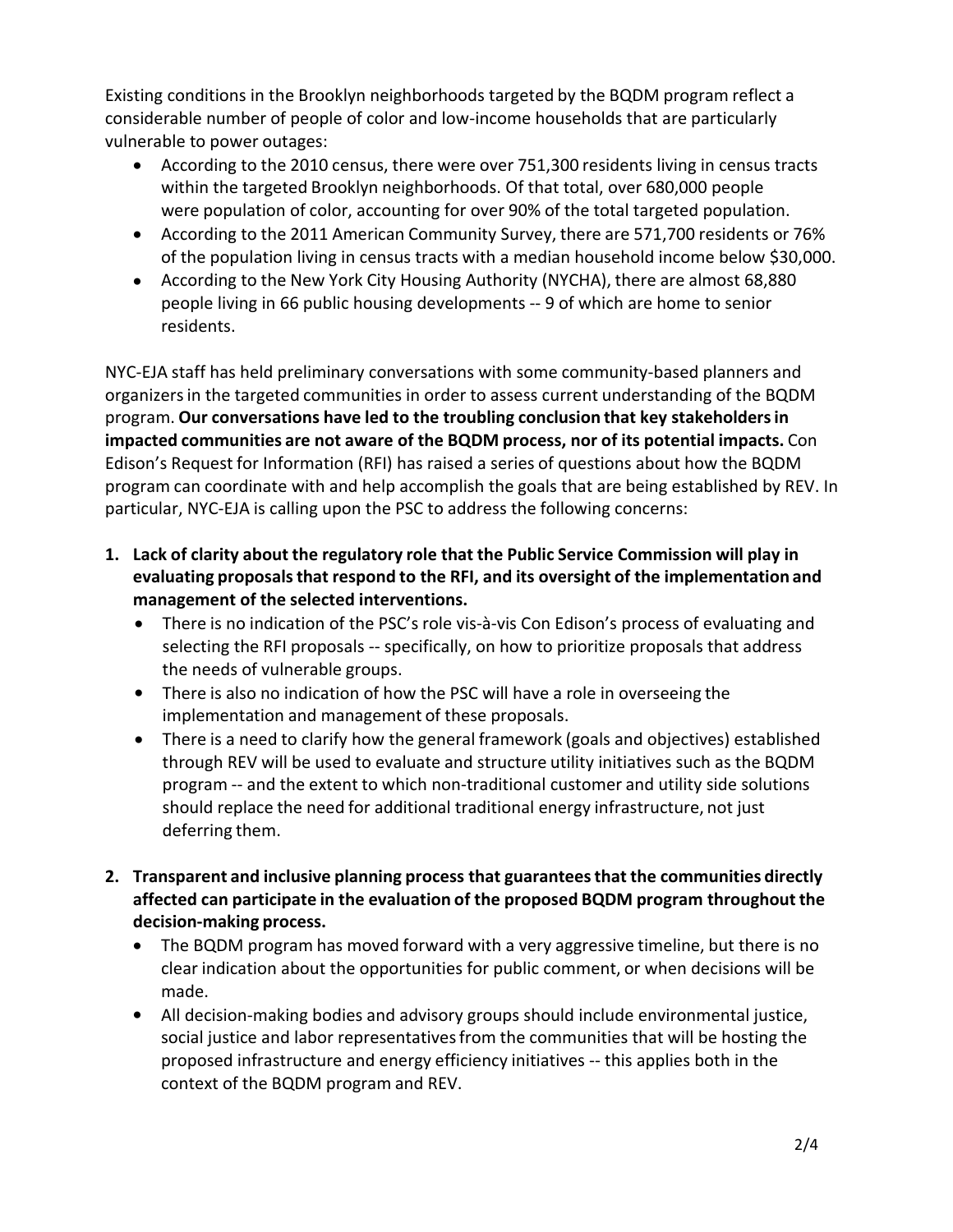- The information that has been made available to the general public explaining the scope and process of the RFI and the BQDM program is overly technical and difficult for the general public to access and understand. Con Edison and/or PSC must create robust community outreach strategies to explain the potential interventions and the potential implications to the residents and workers that will be directly impacted.
- The PSC should create additional opportunities for the host communities to review and comment on the evaluation of selected proposals responding to the RFI before they are approved, and throughout the implementation process.
- **3. Lack of clear guidelines documenting the extent to which clean energy sources will be required, and whether Distributed Energy Resources (DERs) and/or microgrids could rely on fossil‐fuel generation.**
	- The RFI doesn't clarify the extent to which proposals will be required to incorporate DERs and/or microgrids, and whether they have to use clean energy sources or can incorporate other polluting sources (for example, peaker units that rely on diesel.)
	- The evaluation criteria for BQDM must: a) prioritize proposals with limited negative health and environmental impacts on communities that have been disproportionately burdened by environmental inequities and b) require that proposals create opportunities to reduce the current pollution load.  $\bullet$
	- The evaluation process should consider the cumulative impacts on impacted communities, and require mechanisms to offset any increasesto the current pollution load.
- **4. Clear indication from Con Edison and the PSC of the type of short and long‐term economic benefitsthat the proposals are expected to generate for the consumer.**
	- There is a lack of information in the RFI regarding the economic benefits that proposals should be expected to generate, specifically for low and middle-income consumers.
	- In addition, there is a need to clarify whether proposals are expected to address the needs of renters ‐‐ consumers that have limited capacity to control infrastructure improvements in their units.
	- There is also a need for clarification on the type of incentives that proposals are expected to create in order to engage public housing residents. These residents are not direct utility customers and have distinct needs. There may also be the need for additional strategies for residents of other subsidized housing units.
	- There is a lack of clarity on how the evaluation of proposals responding to the RFI will consider economic benefits to the impacted communities, prioritizing local employment opportunities associated with demand reduction and energy efficiency initiatives, or the construction, maintenance, and operation of the proposed infrastructure ‐‐ and whether the evaluation will favor proposals incorporating opportunities for local equity ownership of energy infrastructure, which can leverage local economic benefits for the communities that will host the new infrastructure.

Thank you very much for considering our comments on Con Edison's proposed Brooklyn‐Queens Demand Management program. We look forward to discussing your thoughts on any opportunities to address these concerns.